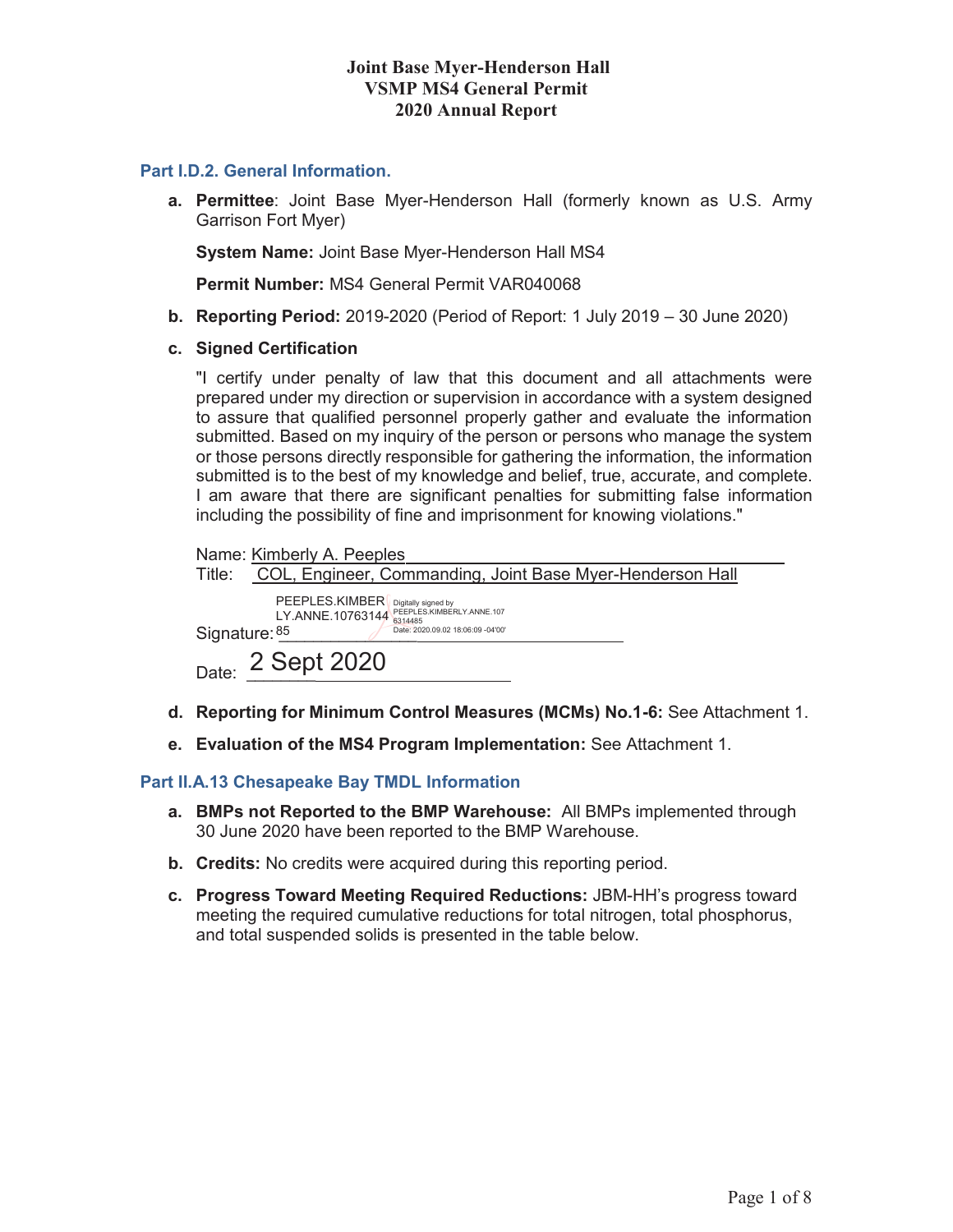## **Joint Base Myer-Henderson Hall VSMP MS4 General Permit 2020 Annual Report**

| <b>First Permit Cycle BMPs</b>                           | ΤN<br>Removed<br>(lbs/yr) | <b>TP Removed</b><br>(lbs/yr) | <b>TSS</b><br><b>Removed</b><br>(lbs/yr) |
|----------------------------------------------------------|---------------------------|-------------------------------|------------------------------------------|
| Permeable Pavement Area -<br><b>Special Events Area</b>  | 4.23                      | 0.59                          | 264.39                                   |
| Bioretention Area - Special<br>Events Area               | 11.61                     | 1.59                          | 657.01                                   |
| <b>Building 406 Demolition</b>                           | 15.07                     | 1.61                          | 747.94                                   |
| Bio-swale near Sheridan Ave<br>and Pershing Dr.          | 3.94                      | 0.57                          | 269.98                                   |
| Permeable Pavement near<br>Sheridan Ave and Pershing Dr. | 2.11                      | 0.3                           | 179.62                                   |
| Bioswale near the Fitness<br><b>Center Parking Lot</b>   | 2.63                      | 0.38                          | 165.1                                    |
| Bio-retention - East Lot Island                          | 8.71                      | 1.19                          | 423.44                                   |
| Street Sweeping (SCP-4,<br>every 4 weeks)                | 6.57                      | 2.45                          | 3,306.42                                 |
| <b>Total Pollutant Removal</b>                           | 54.87                     | 8.68                          | 6,013.9                                  |
| 2028 Pollutant Goal (lb)                                 | 260.72                    | 36.31                         | 31,535.77                                |
| % 2028 Goal                                              | 21.05%                    | 23.91%                        | 19.07%                                   |

### **d. BMPs Planned for Next Reporting Period:**

• Continue street/parking lot sweeping. A pilot program for street sweeping twice per week using in-house DPW staff was initiated in 2020; this program will be continued and evaluated for long-term viability.

## **Part II.A.9 Local TMDL Information**

### **Summary of Actions:**

The MS4 General Permit requires permittees to address pollutants for which the MS4 has been assigned a wasteload allocation (WLA) in an approved TMDL (other than the Chesapeake Bay TMDL). Because JBM-HH discharges to the Potomac River, the Installation is required to have a TMDL Action Plan for polychlorinated biphenyls (PCBs). The PCB TMDL Action Plan for JBM-HH was developed from March-July 2016 and submitted to the Virginia DEQ on 18 July 2016. The Plan was approved by DEQ in a letter dated 26 July 2016.

A summary of the implementation actions included in the PCB TMDL Action Plan and the progress for these actions is provided below:

| <b>Action</b>            | <b>Progress</b>                                                                                                                                                                                                                                                                                                                                                                                                                 |
|--------------------------|---------------------------------------------------------------------------------------------------------------------------------------------------------------------------------------------------------------------------------------------------------------------------------------------------------------------------------------------------------------------------------------------------------------------------------|
| Develop a PCB fact sheet | To reach a wide audience of base-wide residents,<br>employees, and military personnel (current and<br>retirees) that utilize the services at JBM-HH, an<br>article about PCBs and the PCB TMDL Action Plan<br>was prepared and published in the widely-read base<br>newspaper, the Pentagram. The article was<br>published on March 7, 2017. An additional fact sheet<br>is in progress and will be distributed as appropriate. |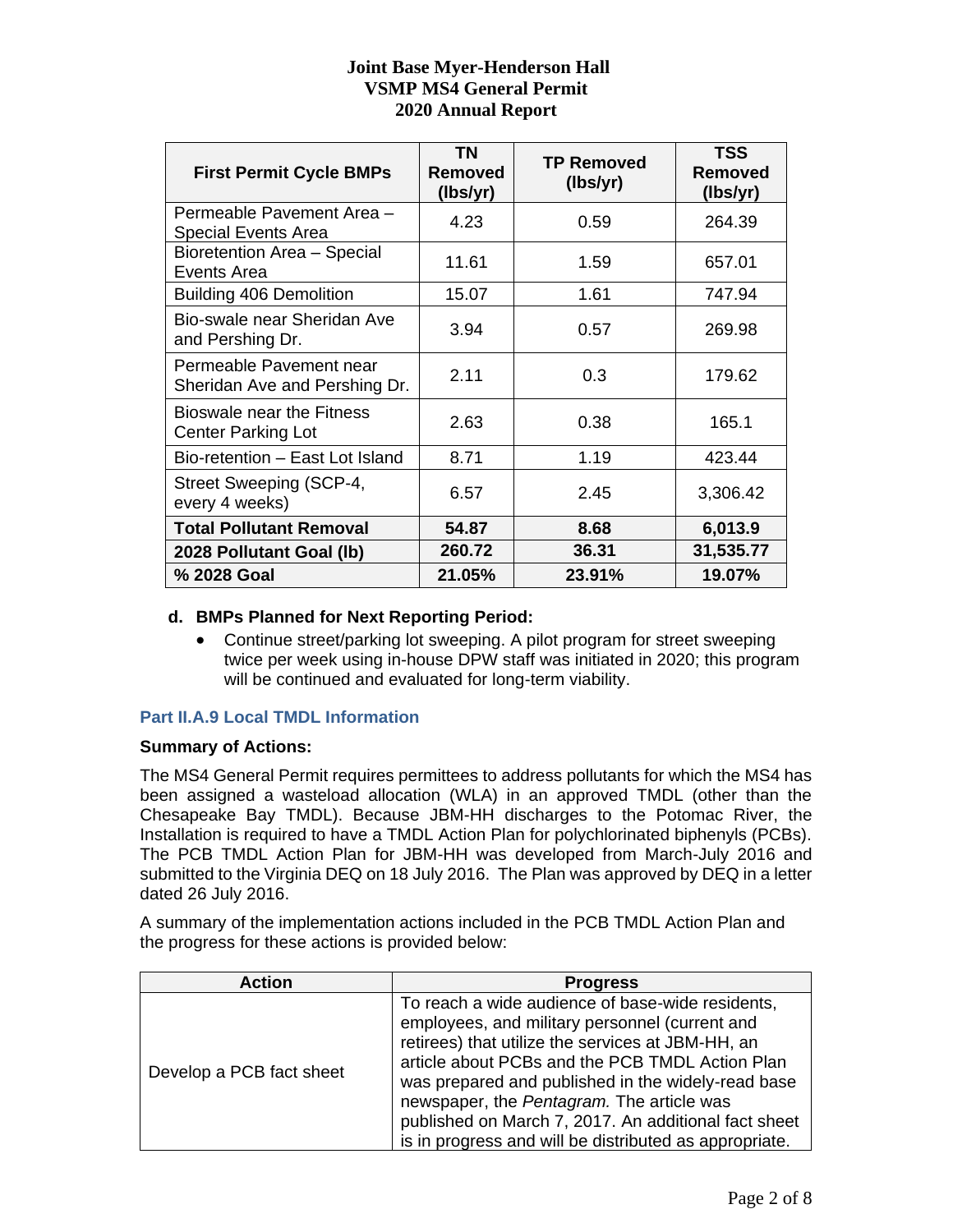## **Joint Base Myer-Henderson Hall VSMP MS4 General Permit 2020 Annual Report**

| Continue to perform routine<br>maintenance, as required, of<br>BMPs that may help to control<br>PCBs, such as detention<br>basins                                                | Routine maintenance of systems and BMPs that may<br>help control PCBs is scheduled and performed as<br>needed.                                                                                                                                                                                                                                                                                                                                                                                           |
|----------------------------------------------------------------------------------------------------------------------------------------------------------------------------------|----------------------------------------------------------------------------------------------------------------------------------------------------------------------------------------------------------------------------------------------------------------------------------------------------------------------------------------------------------------------------------------------------------------------------------------------------------------------------------------------------------|
| Develop PCB sampling plan to<br>comply with PCB TMDL<br>requirements                                                                                                             | A PCB sampling plan was included in the PCB<br>TMDL Action Plan that identified three outfalls in<br>areas with historic PCB use for sampling. To date,<br>two of the outfalls (013 and 021) have been sampled<br>twice and one outfall (012) has been sampled once.<br>There were no PCBs detected in any of the samples<br>collected to date. Issues with access have prevented<br>the collection of a second sample at outfall 012. This<br>outfall will be sampled when access can be<br>reobtained. |
| Modify existing stormwater<br>pollution prevention training<br>materials for municipal<br>operations to include a section<br>on identifying and reporting<br>potential PCB leaks | Annual stormwater pollution prevention training<br>materials for Public Works employees were modified<br>in 2017 to include PCB TMDL awareness, PCB<br>source identification, and reporting information.                                                                                                                                                                                                                                                                                                 |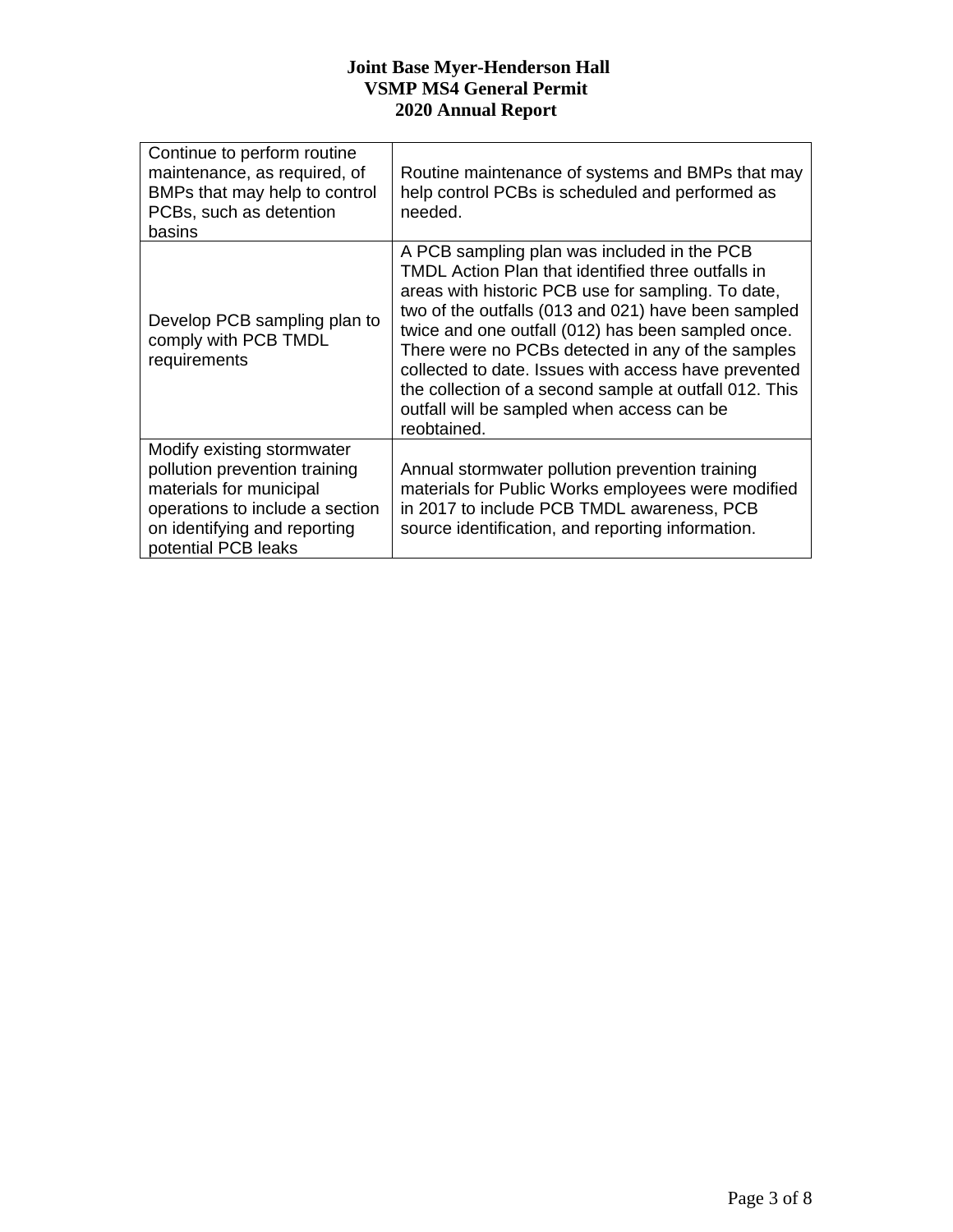| Attachment 1 - VSMP MS4 General Permit 2020 Annual Report                                                                                           |                                                                                                                                                                                                                                                                                                                                                                                                                                                                                                                                                                                                                                                                                                                                                                                                                                                                                                                                                                                                                                                                                                                                                                                                                                                                                                                                                                                                                                                                                                                                                                                                                                                                                                                                                                                                                                                                                                                                                                                                                                                                                                                                                                                                                                                                                                                                                                                                                                                                                                                                                                                                                                                                                                                                                                                                                                                                                                                                                                                                                                                                                                                                                                                                                                                                                                 |  |
|-----------------------------------------------------------------------------------------------------------------------------------------------------|-------------------------------------------------------------------------------------------------------------------------------------------------------------------------------------------------------------------------------------------------------------------------------------------------------------------------------------------------------------------------------------------------------------------------------------------------------------------------------------------------------------------------------------------------------------------------------------------------------------------------------------------------------------------------------------------------------------------------------------------------------------------------------------------------------------------------------------------------------------------------------------------------------------------------------------------------------------------------------------------------------------------------------------------------------------------------------------------------------------------------------------------------------------------------------------------------------------------------------------------------------------------------------------------------------------------------------------------------------------------------------------------------------------------------------------------------------------------------------------------------------------------------------------------------------------------------------------------------------------------------------------------------------------------------------------------------------------------------------------------------------------------------------------------------------------------------------------------------------------------------------------------------------------------------------------------------------------------------------------------------------------------------------------------------------------------------------------------------------------------------------------------------------------------------------------------------------------------------------------------------------------------------------------------------------------------------------------------------------------------------------------------------------------------------------------------------------------------------------------------------------------------------------------------------------------------------------------------------------------------------------------------------------------------------------------------------------------------------------------------------------------------------------------------------------------------------------------------------------------------------------------------------------------------------------------------------------------------------------------------------------------------------------------------------------------------------------------------------------------------------------------------------------------------------------------------------------------------------------------------------------------------------------------------------|--|
| <b>JBM-HH Minimum Control Measure Progress Evaluation</b>                                                                                           |                                                                                                                                                                                                                                                                                                                                                                                                                                                                                                                                                                                                                                                                                                                                                                                                                                                                                                                                                                                                                                                                                                                                                                                                                                                                                                                                                                                                                                                                                                                                                                                                                                                                                                                                                                                                                                                                                                                                                                                                                                                                                                                                                                                                                                                                                                                                                                                                                                                                                                                                                                                                                                                                                                                                                                                                                                                                                                                                                                                                                                                                                                                                                                                                                                                                                                 |  |
| <b>Permit Section: Requirement</b>                                                                                                                  | <b>Implementation/Progress Summary</b>                                                                                                                                                                                                                                                                                                                                                                                                                                                                                                                                                                                                                                                                                                                                                                                                                                                                                                                                                                                                                                                                                                                                                                                                                                                                                                                                                                                                                                                                                                                                                                                                                                                                                                                                                                                                                                                                                                                                                                                                                                                                                                                                                                                                                                                                                                                                                                                                                                                                                                                                                                                                                                                                                                                                                                                                                                                                                                                                                                                                                                                                                                                                                                                                                                                          |  |
| DEQ Requested Information: Information regarding changes or<br>updates to personnel.                                                                | In July 2019, the former Water Program Manager Greg Olmsted retired and was replaced by Tony Taylor.                                                                                                                                                                                                                                                                                                                                                                                                                                                                                                                                                                                                                                                                                                                                                                                                                                                                                                                                                                                                                                                                                                                                                                                                                                                                                                                                                                                                                                                                                                                                                                                                                                                                                                                                                                                                                                                                                                                                                                                                                                                                                                                                                                                                                                                                                                                                                                                                                                                                                                                                                                                                                                                                                                                                                                                                                                                                                                                                                                                                                                                                                                                                                                                            |  |
| Minimum Control Measure 1: Public Education and Outreach on Stormwater Impacts                                                                      |                                                                                                                                                                                                                                                                                                                                                                                                                                                                                                                                                                                                                                                                                                                                                                                                                                                                                                                                                                                                                                                                                                                                                                                                                                                                                                                                                                                                                                                                                                                                                                                                                                                                                                                                                                                                                                                                                                                                                                                                                                                                                                                                                                                                                                                                                                                                                                                                                                                                                                                                                                                                                                                                                                                                                                                                                                                                                                                                                                                                                                                                                                                                                                                                                                                                                                 |  |
| Part I.E.1.g(1): A list of the high-priority stormwater issues the<br>permittee addressed in the public education and outreach<br>program;          | The High-Priority WQ Issues at JBM-HH are:<br>• Oil & grease, hydrocarbons and related pollutants<br>• Sediment<br>• Trash and litter<br>These high-priority issues are addressed by activities as described below and in the Public Education and Outreach Plan, which is included as Appendix D of JBM-HH's<br>MS4 Program Plan. Note: These high-priority water quality issues are being reevaluated and revised for the next reporting year. Sediment will likely be replaced with a<br>different water quality issue with more relevance to JBM-HH's public.                                                                                                                                                                                                                                                                                                                                                                                                                                                                                                                                                                                                                                                                                                                                                                                                                                                                                                                                                                                                                                                                                                                                                                                                                                                                                                                                                                                                                                                                                                                                                                                                                                                                                                                                                                                                                                                                                                                                                                                                                                                                                                                                                                                                                                                                                                                                                                                                                                                                                                                                                                                                                                                                                                                               |  |
| Part I.E.1.g(2): A list of the strategies used to communicate each<br>high-priority stormwater issue.                                               | <b>High-Priority</b><br><b>Activity</b><br><b>WQ Issue</b><br>• Created and distributed Stormwater Pollution Prevention brochures for the public, which were distributed among waiting rooms at the Radar Clinic.<br>• Created and distributed Stormwater Pollution Prevention brochures geared towards staff of dining facilities and restaurants, which were distributed at<br>the Installation's Dining Facility (DFAC).<br>Oil & grease,<br>hydrocarbons<br>• Published an article in the Pentagram, JBM-HH's weekly newspaper, regarding the purpose and function of the recently constructed stormwater<br>and related<br>management facilities at JBM-HH installed to help reach the Chesapeake Bay TMDL goals, in order to spread awareness of stormwater pollution and<br>pollutants<br>to protect the new stormwater BMPs by encouraging the public not to walk through the bioretention areas and bioswales.<br>• Published an article in the DoD Chesapeake Bay Program Winter Journal on JBM-HH's stormwater BMPs, progress in meeting the Chesapeake Bay<br>TMDL goals, and status and methods of developing a BMP inspection and maintenance program.<br>• Created and distributed Stormwater Pollution Prevention brochures for the public, which were distributed among waiting rooms at the Radar Clinic.<br>• Created and distributed Stormwater Pollution Prevention brochures geared towards staff of dining facilities and restaurants, which were distributed at<br>the Installation's Dining Facility (DFAC).<br>• Published an article in the Pentagram, JBM-HH's weekly newspaper, regarding the purpose and function of the recently constructed stormwater<br>Sediment<br>management facilities at JBM-HH installed to help reach the Chesapeake Bay TMDL goals, in order to spread awareness of stormwater pollution and<br>to protect the new stormwater BMPs by encouraging the public not to walk through the bioretention areas and bioswales.<br>• Published an article in the DoD Chesapeake Bay Program Winter Journal on JBM-HH's stormwater BMPs, progress in meeting the Chesapeake Bay<br>TMDL goals, and status and methods of developing a BMP inspection and maintenance program.<br>• Created and distributed Stormwater Pollution Prevention brochures for the public, which were distributed among waiting rooms at the Radar Clinic.<br>• Created and distributed Stormwater Pollution Prevention brochures geared towards staff of dining facilities and restaurants, which were distributed at<br>the Installation's Dining Facility (DFAC).<br>. Published an article in the Pentagram, JBM-HH's weekly newspaper, regarding the purpose and function of the recently constructed stormwater<br>Trash and<br>management facilities at JBM-HH installed to help reach the Chesapeake Bay TMDL goals, in order to spread awareness of stormwater pollution and<br>Litter<br>to protect the new stormwater BMPs by encouraging the public not to walk through the bioretention areas and bioswales.<br>• Published an article in the DoD Chesapeake Bay Program Winter Journal on JBM-HH's stormwater BMPs, progress in meeting the Chesapeake Bay<br>TMDL goals, and status and methods of developing a BMP inspection and maintenance program. |  |
| <b>MCM Effectiveness and Necessary Changes</b>                                                                                                      | By developing and distributing numerous types of outreach materials, including newspaper articles and brochures, and distributing the materials to a wide variety of<br>audiences, a large portion of JBM-HH's population was reached and the communication methods were believed to be successful. Table tents are usually distributed at<br>DFAC, as well; however, they were not distributed this year due to base and facility access restrictions during the COVID-19 pandemic. Additionally, a survey evaluating<br>the effectiveness of the education and outreach efforts was to be distributed in 2020 but has been delayed until 2021 due to the ongoing public health crisis. EMD is<br>currently evaluating means and methods to distribute a survey that will target specific audiences, including soldiers using the DFAC on base and Installation residents.                                                                                                                                                                                                                                                                                                                                                                                                                                                                                                                                                                                                                                                                                                                                                                                                                                                                                                                                                                                                                                                                                                                                                                                                                                                                                                                                                                                                                                                                                                                                                                                                                                                                                                                                                                                                                                                                                                                                                                                                                                                                                                                                                                                                                                                                                                                                                                                                                     |  |
| Minimum Control Measure 2: Public Involvement/Participation                                                                                         |                                                                                                                                                                                                                                                                                                                                                                                                                                                                                                                                                                                                                                                                                                                                                                                                                                                                                                                                                                                                                                                                                                                                                                                                                                                                                                                                                                                                                                                                                                                                                                                                                                                                                                                                                                                                                                                                                                                                                                                                                                                                                                                                                                                                                                                                                                                                                                                                                                                                                                                                                                                                                                                                                                                                                                                                                                                                                                                                                                                                                                                                                                                                                                                                                                                                                                 |  |
| Part I.E.2.f(1): A summary of any public input on the MS4<br>program received (including stormwater complaints) and how the<br>permittee responded; | No public input, including complaints, was received regarding the MS4 program.<br>EMD provides the public with several methods to comment on the Program Plan, report pollution concerns, or submit complaints to EMD. JBM-HH's Stormwater<br>Pollution Prevention webpage provides an Environmental Incident Report Form, phone numbers, and an address for the EMD and phone numbers for multiple EMD staff<br>members are provided in brochures, table tents, and posters, as well as at the end of articles published in The Pentagram. If comments are received via telephone, the<br>EMD staff member will record the comment in writing and collect the person's contact information. EMD will then respond to comments and complaints with one week.<br>Records of comments/complaints and EMD responses are maintained for three years.                                                                                                                                                                                                                                                                                                                                                                                                                                                                                                                                                                                                                                                                                                                                                                                                                                                                                                                                                                                                                                                                                                                                                                                                                                                                                                                                                                                                                                                                                                                                                                                                                                                                                                                                                                                                                                                                                                                                                                                                                                                                                                                                                                                                                                                                                                                                                                                                                                                |  |
| Part I.E.2.f(2): A webpage address to the permittee's MS4<br>program and stormwater website;                                                        | https://home.army.mil/jbmhh/index.php/teamJBMHH/about/Base/stormwater-pollution-prevention-jbm-hh-1                                                                                                                                                                                                                                                                                                                                                                                                                                                                                                                                                                                                                                                                                                                                                                                                                                                                                                                                                                                                                                                                                                                                                                                                                                                                                                                                                                                                                                                                                                                                                                                                                                                                                                                                                                                                                                                                                                                                                                                                                                                                                                                                                                                                                                                                                                                                                                                                                                                                                                                                                                                                                                                                                                                                                                                                                                                                                                                                                                                                                                                                                                                                                                                             |  |

| Plan, which is included as Appendix D of JBM-HH's<br>porting year. Sediment will likely be replaced with a                                                                                                                                                                       |  |
|----------------------------------------------------------------------------------------------------------------------------------------------------------------------------------------------------------------------------------------------------------------------------------|--|
|                                                                                                                                                                                                                                                                                  |  |
| distributed among waiting rooms at the Radar Clinic.<br>ing facilities and restaurants, which were distributed at                                                                                                                                                                |  |
| d function of the recently constructed stormwater<br>order to spread awareness of stormwater pollution and<br>ntion areas and bioswales.                                                                                                                                         |  |
| vater BMPs, progress in meeting the Chesapeake Bay<br>am.                                                                                                                                                                                                                        |  |
| distributed among waiting rooms at the Radar Clinic.<br>ing facilities and restaurants, which were distributed at                                                                                                                                                                |  |
| d function of the recently constructed stormwater<br>order to spread awareness of stormwater pollution and<br>ntion areas and bioswales.<br>vater BMPs, progress in meeting the Chesapeake Bay<br>am.                                                                            |  |
| distributed among waiting rooms at the Radar Clinic.<br>ing facilities and restaurants, which were distributed at                                                                                                                                                                |  |
| d function of the recently constructed stormwater<br>order to spread awareness of stormwater pollution and<br>ntion areas and bioswales.<br>vater BMPs, progress in meeting the Chesapeake Bay<br>am.                                                                            |  |
| and distributing the materials to a wide variety of<br>be successful. Table tents are usually distributed at<br>COVID-19 pandemic. Additionally, a survey evaluating<br>21 due to the ongoing public health crisis. EMD is<br>using the DFAC on base and Installation residents. |  |
| nit complaints to EMD. JBM-HH's Stormwater<br>or the EMD and phone numbers for multiple EMD staff<br>tagram. If comments are received via telephone, the<br>spond to comments and complaints with one week.                                                                      |  |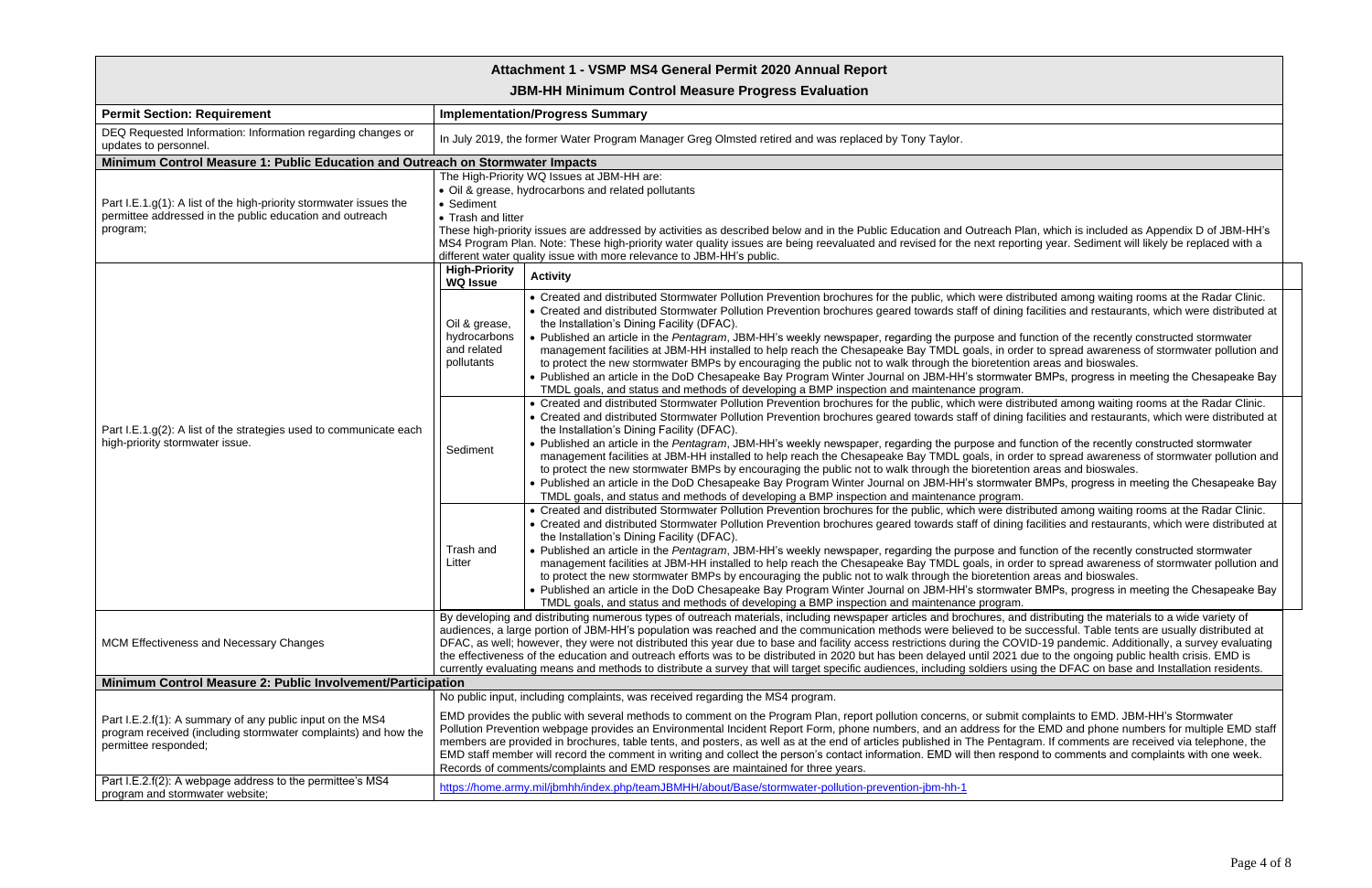# **JBM-HH Minimum Control Measure Progress Evaluation**

| rting year:                                                                                                                                                                                                                                                                                                                 |                                                                                                                                                                                                                                                                                           |
|-----------------------------------------------------------------------------------------------------------------------------------------------------------------------------------------------------------------------------------------------------------------------------------------------------------------------------|-------------------------------------------------------------------------------------------------------------------------------------------------------------------------------------------------------------------------------------------------------------------------------------------|
| <b>Metrics</b>                                                                                                                                                                                                                                                                                                              | <b>Water Quality Benefits</b>                                                                                                                                                                                                                                                             |
| Approximately ten representatives from<br>various organizations across the<br><b>Installation (including Environmental</b><br>Management; Security; Public Affairs;<br>Resource Management; Public Works;<br>Human Resources; Police; Planning; and<br>Family and Morale, Welfare and<br>Recreation) attended the meetings. | Indirect benefits through awareness of<br>stormwater pollution issues.                                                                                                                                                                                                                    |
| Attendance at four meetings.                                                                                                                                                                                                                                                                                                | While these meetings do not constitute a<br>public outreach or education activity for<br>JBM-HH's "public," indirect benefits are<br>provided through cooperation with other<br>DoD installations to share strategies for<br>implementing water quality BMPs and<br>improvements.         |
| Two JBM-HH representatives attended<br>all three days with numerous other MS4<br>permittees in Virginia.                                                                                                                                                                                                                    | Indirect benefits through cooperation with<br>DEQ and other MS4 operators to discuss<br>strategies for implementing water quality<br>BMPs and share knowledge and lessons<br>learned in MS4 program implementation, to<br>improve stormwater pollution prevention<br>throughout Virginia. |
| N/A                                                                                                                                                                                                                                                                                                                         | Indirect benefits through awareness of<br>stormwater pollution issues.                                                                                                                                                                                                                    |
| N/A                                                                                                                                                                                                                                                                                                                         | N/A                                                                                                                                                                                                                                                                                       |
| N/A                                                                                                                                                                                                                                                                                                                         | N/A                                                                                                                                                                                                                                                                                       |
| vities during this reporting year. Information and strategies for public involvement<br>s.                                                                                                                                                                                                                                  |                                                                                                                                                                                                                                                                                           |
| gs, newcomer briefings, JBM-HH's Stormwater Pollution Prevention Webpage, and<br>ear, as it was in the 2019-2020 permit year. EMD remains committed to the public<br>imum, to increase the amount of distributed media materials, including newspaper                                                                       | vement activities were unable to be held during this permit year. EMD is currently in the<br>ibed in the MS4 Program Plan. Due to the COVID-19 public health crisis, certain public<br>additional methods to reach the public during this time. In order to continue spreading            |

| <b>Permit Section: Requirement</b>                                                                                                                                                                                                                                               | <b>Implementation/Progress Summary</b>                                                                                                                                                                                                                                                                                                                                                                                                                                                                                                                                                                                                                                                                                                                                                                                                                                                                                                                                                                                                                                   |                                                                                                                                                                                                                                                                                                                      |                                                                                                                                                                                                                                                                                           |
|----------------------------------------------------------------------------------------------------------------------------------------------------------------------------------------------------------------------------------------------------------------------------------|--------------------------------------------------------------------------------------------------------------------------------------------------------------------------------------------------------------------------------------------------------------------------------------------------------------------------------------------------------------------------------------------------------------------------------------------------------------------------------------------------------------------------------------------------------------------------------------------------------------------------------------------------------------------------------------------------------------------------------------------------------------------------------------------------------------------------------------------------------------------------------------------------------------------------------------------------------------------------------------------------------------------------------------------------------------------------|----------------------------------------------------------------------------------------------------------------------------------------------------------------------------------------------------------------------------------------------------------------------------------------------------------------------|-------------------------------------------------------------------------------------------------------------------------------------------------------------------------------------------------------------------------------------------------------------------------------------------|
|                                                                                                                                                                                                                                                                                  | The following public involvement/participation activities were held during this reporting year:                                                                                                                                                                                                                                                                                                                                                                                                                                                                                                                                                                                                                                                                                                                                                                                                                                                                                                                                                                          |                                                                                                                                                                                                                                                                                                                      |                                                                                                                                                                                                                                                                                           |
|                                                                                                                                                                                                                                                                                  | <b>Activity</b>                                                                                                                                                                                                                                                                                                                                                                                                                                                                                                                                                                                                                                                                                                                                                                                                                                                                                                                                                                                                                                                          | <b>Metrics</b>                                                                                                                                                                                                                                                                                                       | <b>Water Quality Benefits</b>                                                                                                                                                                                                                                                             |
| Part I.E.2.f(3): A description of the public involvement activities<br>implemented by the permittee;<br>Part I.E.2.f(4): A report of the metric as defined for each activity<br>and an evaluation as to whether or not the activity is beneficial to<br>improving water quality; | • Presented stormwater pollution prevention topics at the Environmental<br>Quality Control Committee (EQCC) Meetings held in 16 October 2019 and<br>12 May 2020, and provided information on stormwater issues to directors<br>and mangers of other departments and organizations on the Installation to<br>be further disseminated among Installation staff.                                                                                                                                                                                                                                                                                                                                                                                                                                                                                                                                                                                                                                                                                                            | Approximately ten representatives from<br>various organizations across the<br>Installation (including Environmental<br>Management; Security; Public Affairs;<br>Resource Management; Public Works;<br>Human Resources; Police; Planning; and<br>Family and Morale, Welfare and<br>Recreation) attended the meetings. | Indirect benefits through awareness of<br>stormwater pollution issues.                                                                                                                                                                                                                    |
|                                                                                                                                                                                                                                                                                  | • Representatives of JBM-HH attended the Department of Defense (DoD)<br>Chesapeake Bay Action Team (CBAT) Meetings on 25 July 2019, 24<br>October 2019, 23 January 2020, and 23 April 2020.                                                                                                                                                                                                                                                                                                                                                                                                                                                                                                                                                                                                                                                                                                                                                                                                                                                                              | Attendance at four meetings.                                                                                                                                                                                                                                                                                         | While these meetings do not constitute a<br>public outreach or education activity for<br>JBM-HH's "public," indirect benefits are<br>provided through cooperation with other<br>DoD installations to share strategies for<br>implementing water quality BMPs and<br>improvements.         |
|                                                                                                                                                                                                                                                                                  | • Two JBM-HH representatives attended the EPA Region III and VA DEQ<br>MS4 Forum on October 21-23, 2019.                                                                                                                                                                                                                                                                                                                                                                                                                                                                                                                                                                                                                                                                                                                                                                                                                                                                                                                                                                 | Two JBM-HH representatives attended<br>all three days with numerous other MS4<br>permittees in Virginia.                                                                                                                                                                                                             | Indirect benefits through cooperation with<br>DEQ and other MS4 operators to discuss<br>strategies for implementing water quality<br>BMPs and share knowledge and lessons<br>learned in MS4 program implementation, to<br>improve stormwater pollution prevention<br>throughout Virginia. |
|                                                                                                                                                                                                                                                                                  | • JBM-HH's Stormwater Pollution Prevention webpage was updated. The<br>webpage includes a description of JBM-HH's MS4, information on<br>preventing stormwater pollution, the MS4 Program Plan, the most recent<br>MS4 Annual report, the MS4 General Permit, the Chesapeake Bay TMDL<br>Action Plan, the PCB TMDL Action Plan, stormwater pollution prevention<br>articles previously published in the Pentagram, and an Environmental<br>Incident Report for the public to use to report spills, leaks, or other<br>environmental concerns.                                                                                                                                                                                                                                                                                                                                                                                                                                                                                                                            | N/A                                                                                                                                                                                                                                                                                                                  | Indirect benefits through awareness of<br>stormwater pollution issues.                                                                                                                                                                                                                    |
|                                                                                                                                                                                                                                                                                  | • JBM-HH generally holds annual environment events around Earth Day,<br>including a base-wide cleanup day, a paper shredding and recycling event<br>and a hazardous materials collection event. However, because of the<br>COVID-19 pandemic, these events were not held this year. JBM-HH will<br>look into the possibility of holding these events in the Fall of 2020 or the<br>Spring of 2021, depending on the state of the public health crisis.                                                                                                                                                                                                                                                                                                                                                                                                                                                                                                                                                                                                                   | N/A                                                                                                                                                                                                                                                                                                                  | N/A                                                                                                                                                                                                                                                                                       |
|                                                                                                                                                                                                                                                                                  | • In February 2020, EMD staff updated the slide deck on environmental<br>issues and pollution prevention at JBM-HH that is presented as part of the<br>Newcomer Brief. Due to the COVID-19 pandemic, EMD has been unable to $\mid$ N/A<br>provide these briefings but is evaluating options to disseminate the<br>information.                                                                                                                                                                                                                                                                                                                                                                                                                                                                                                                                                                                                                                                                                                                                           |                                                                                                                                                                                                                                                                                                                      | N/A                                                                                                                                                                                                                                                                                       |
| Part I.E.2.f(5): The name of other MS4 permittees with whom the<br>permittee collaborated in the public involvement opportunities.                                                                                                                                               | JBM-HH did not collaborate with other MS4 permittees on public involvement activities during this reporting year. Information and strategies for public involvement<br>opportunities were shared with other DoD installations during DoD CBAT meetings.                                                                                                                                                                                                                                                                                                                                                                                                                                                                                                                                                                                                                                                                                                                                                                                                                  |                                                                                                                                                                                                                                                                                                                      |                                                                                                                                                                                                                                                                                           |
| MCM Effectiveness and Necessary Changes                                                                                                                                                                                                                                          | JBM-HH reached a large portion of the Installation's public through EQCC meetings, newcomer briefings, JBM-HH's Stormwater Pollution Prevention Webpage, and<br>more. Unfortunately, due to the COVID-19 pandemic, certain planned public involvement activities were unable to be held during this permit year. EMD is currently in the<br>process of planning public involvement activities for the next year (2021) as described in the MS4 Program Plan. Due to the COVID-19 public health crisis, certain public<br>involvement activities may be more difficult to implement during the next permit year, as it was in the 2019-2020 permit year. EMD remains committed to the public<br>outreach aspect of pollution prevention and is working to brainstorm and develop additional methods to reach the public during this time. In order to continue spreading<br>awareness and educating the public on pollution prevention, EMD plans, at a minimum, to increase the amount of distributed media materials, including newspaper<br>articles in The Pentagram. |                                                                                                                                                                                                                                                                                                                      |                                                                                                                                                                                                                                                                                           |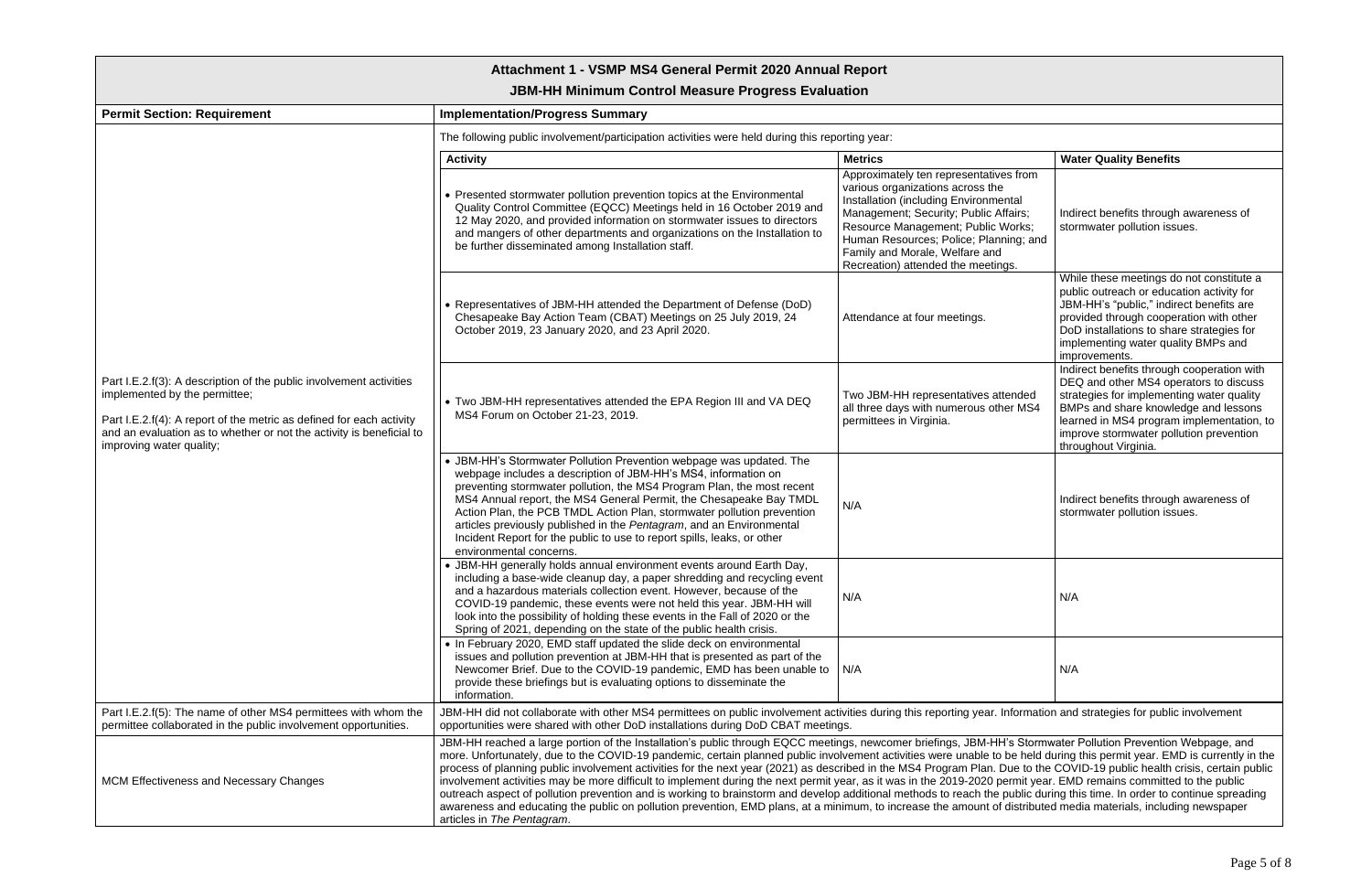#### **JBM-HH Minimum Control Measure Progress Evaluation**

| <b>Permit Section: Requirement</b>                                                                                                                                                                                                                                                                                                                                                                                                                                                                                                | <b>Implementation/Progress Summary</b>                                                                                                                                                                                                                                                                                                                                                                                                                                                                                                |
|-----------------------------------------------------------------------------------------------------------------------------------------------------------------------------------------------------------------------------------------------------------------------------------------------------------------------------------------------------------------------------------------------------------------------------------------------------------------------------------------------------------------------------------|---------------------------------------------------------------------------------------------------------------------------------------------------------------------------------------------------------------------------------------------------------------------------------------------------------------------------------------------------------------------------------------------------------------------------------------------------------------------------------------------------------------------------------------|
| Minimum Control Measure 3: Illicit Discharge Detection and Elimination                                                                                                                                                                                                                                                                                                                                                                                                                                                            |                                                                                                                                                                                                                                                                                                                                                                                                                                                                                                                                       |
| Part I.E.3.e(1): A confirmation statement that the MS4 map and<br>information table have been updated to reflect any changes to<br>the MS4 occurring on or before June 30, 2020;                                                                                                                                                                                                                                                                                                                                                  | The storm sewer system map and outfall information table were last updated in May 2019. Updates to the map included adding t<br>management facilities. Additional information has been added to the outfall information table. No new outfalls, stormwater manag<br>were added during this permit year; therefore, updates to the map and outfall information table were not necessary. The map an<br>as needed.                                                                                                                      |
| Part I.E.3.e(2): The total number of outfalls screened during the<br>reporting period as part of the dry weather screening program;                                                                                                                                                                                                                                                                                                                                                                                               | Twenty-one outfalls were screened during this reporting period, with inspections occurring in November 2019, January 2020, Ma<br>previously had 23 outfalls to inspect; however, due to recently property changes, one of the outfalls is now on Arlington National<br>due to changes made to the perimeter security fence, one outfall was unable to be accessed due to activities associated with the                                                                                                                               |
| Part I.E.3.f(3): A list of illicit discharges to the MS4 including spills<br>reaching the MS4 with information as follows: (a) The source of<br>the discharge; (b) The dates that the discharge was observed,<br>reported, or both; (c) Whether the discharge was discovered by<br>the permittee during dry weather screening, reported by the<br>public, or other method (describe); (d) How the investigation was<br>resolved; (e) A description if any follow-up activities; and (f) The<br>date the investigation was closed. | No suspected illicit discharges to the MS4 were observed. One observation of flow during dry weather screening required further<br>observed from an outfall located on the southern portion of the Installation, next to the Hatfield Gate, on November 8, 2019. This<br>be a leaking water line, which was repaired by DPW in December of 2019.                                                                                                                                                                                      |
| MCM Effectiveness and Necessary Changes                                                                                                                                                                                                                                                                                                                                                                                                                                                                                           | The Installation's outfall screening program is believed to be an effective means for identifying illicit discharges, should they occu<br>are deemed to be necessary.                                                                                                                                                                                                                                                                                                                                                                 |
| Minimum Control Measure 4: Construction site stormwater runoff control                                                                                                                                                                                                                                                                                                                                                                                                                                                            |                                                                                                                                                                                                                                                                                                                                                                                                                                                                                                                                       |
|                                                                                                                                                                                                                                                                                                                                                                                                                                                                                                                                   | EMD provides a document with standard language regarding stormwater requirements on base to the contracting personnel on I<br>and contracts. Additionally, EMD has updated the JBM-HH base-wide stormwater policy to include EMD's authority in requiring o<br>deficiencies are identified.                                                                                                                                                                                                                                           |
| Part I.E.4.a: The permittee shall utilize its legal authority, such as<br>ordinances, permits, orders, specific contract language, and<br>interjurisdictional agreements, to address discharges entering the<br>MS4 from regulated construction site stormwater runoff.                                                                                                                                                                                                                                                           | The EMD has created a Construction Inspection and Compliance Procedure, included as Appendix G in the MS4 Program Plan,<br>for construction compliance; legal authorities used to address discharges from construction sites; and procedures for ensuring co<br>management requirements prior to construction, conducting construction site erosion and sediment control inspections, and add<br>inspections.                                                                                                                         |
|                                                                                                                                                                                                                                                                                                                                                                                                                                                                                                                                   | EMD has also been developing a Construction Project Coordination for Stormwater Requirements Standard Operating Procedur<br>information and guidance to DPW, USACE, contractors, and other installation organizations involved in construction projects on<br>ensuring construction projects comply with state and base-specific stormwater requirements.                                                                                                                                                                             |
| Part I.E.4.d(1): (a) A confirmation statement that land disturbing<br>projects that occurred during the reporting period have been<br>conducted in accordance with the current department approved<br>standards and specifications for erosion and sediment control;<br>and (b) If one or more of the land disturbing projects were not                                                                                                                                                                                           | JBM-HH's construction site stormwater runoff program is implemented in accordance with Part I.E.4.a.(4); JBM-HH is a federal e<br>and specifications in accordance with the Virginia Erosion and Sediment Control Law and Regulations. Virginia DEQ is the perm<br>erosion and sediment control plans and Construction General Permits, as JBM-HH is a federal entity. There was one qualifying o<br>period; EMD conducted construction site E&SC inspections for this project in accordance with Part I.E.4.a.(4) of the MS4 permit. |
| conducted with the department approved standards and<br>specifications, an explanation as to why the projects did not<br>conform to the approved standards and specifications.                                                                                                                                                                                                                                                                                                                                                    | Though not required, as an additional safeguard to help make sure that activities at JBM-HH comply with stormwater regulations<br>proposed construction projects on base and provides guidance on whether or not a CGP, DEQ-approved E&SC Plan, and/or DE<br>Plan is required. EMD had developed a Construction Project Reviews SOP to establish the procedures for these extra reviews.                                                                                                                                              |
| Part I.E.4.d(2): Total number of inspections conducted;                                                                                                                                                                                                                                                                                                                                                                                                                                                                           | One DEQ-permitted project occurred at JBM-HH during this reporting year: the Perimeter Security Fence project, which involved<br>property boundary of the Installation with a more secure fence. During this reporting year, EMD conducted 36 inspections of the<br>which included an initial inspection, biweekly inspections, and post-rain event inspections.                                                                                                                                                                      |
| Part I.E.4.d(3): The total number and type of enforcement actions<br>implemented and the type of enforcement actions.                                                                                                                                                                                                                                                                                                                                                                                                             | No enforcement actions were determined to be necessary during this reporting period. When deficiencies in erosion and sedime<br>construction project inspections, the project manager/contractor were notified and corrective actions were promptly implemented                                                                                                                                                                                                                                                                       |
| MCM Effectiveness and Necessary Changes                                                                                                                                                                                                                                                                                                                                                                                                                                                                                           | The development of the construction inspection and compliance procedures was successful. Inspections were conducted at the<br>implemented corrective actions for erosion and sediment control issues that EMD identified in a prompt manner. No changes are<br>continuously working to improve the construction project stormwater compliance program on base.                                                                                                                                                                        |

uded adding the recently-constructed stormwater nwater management facilities, or approved TMDLs The map and outfall table will continually be updated

ary 2020, March 2020, and June 2020. JBM-HH gton National Cemetery (ANC) property. Additionally, ciated with the Perimeter Security Fence Project.

quired further investigation. Dry weather flow was  $3$ , 2019. This source of this flow was determined to

buld they occur. No changes to the current program

ersonnel on base to be included in scopes of work in requiring compliance and corrective actions when

rogram Plan, that includes responsibilities and roles or ensuring contractors are aware of stormwater ons, and addressing deficiencies noted during

ting Procedure (SOP) that will provide additional in projects on the JBM-HH-specific process for

is a federal entity that has not developed standards Q is the permit review and issuing authority for e qualifying construction project during this reporting

er regulations, EMD conducts preliminary reviews of an, and/or DEQ-approved Stormwater Management

hich involved replacing the fencing along the eastern ections of the Perimeter Security Fence Project Site,

n and sediment controls are observed during EMD's implemented to address the issues.

fucted at the required intervals and the project team implemented corrective and sediment changes are deemed necessary, though EMD is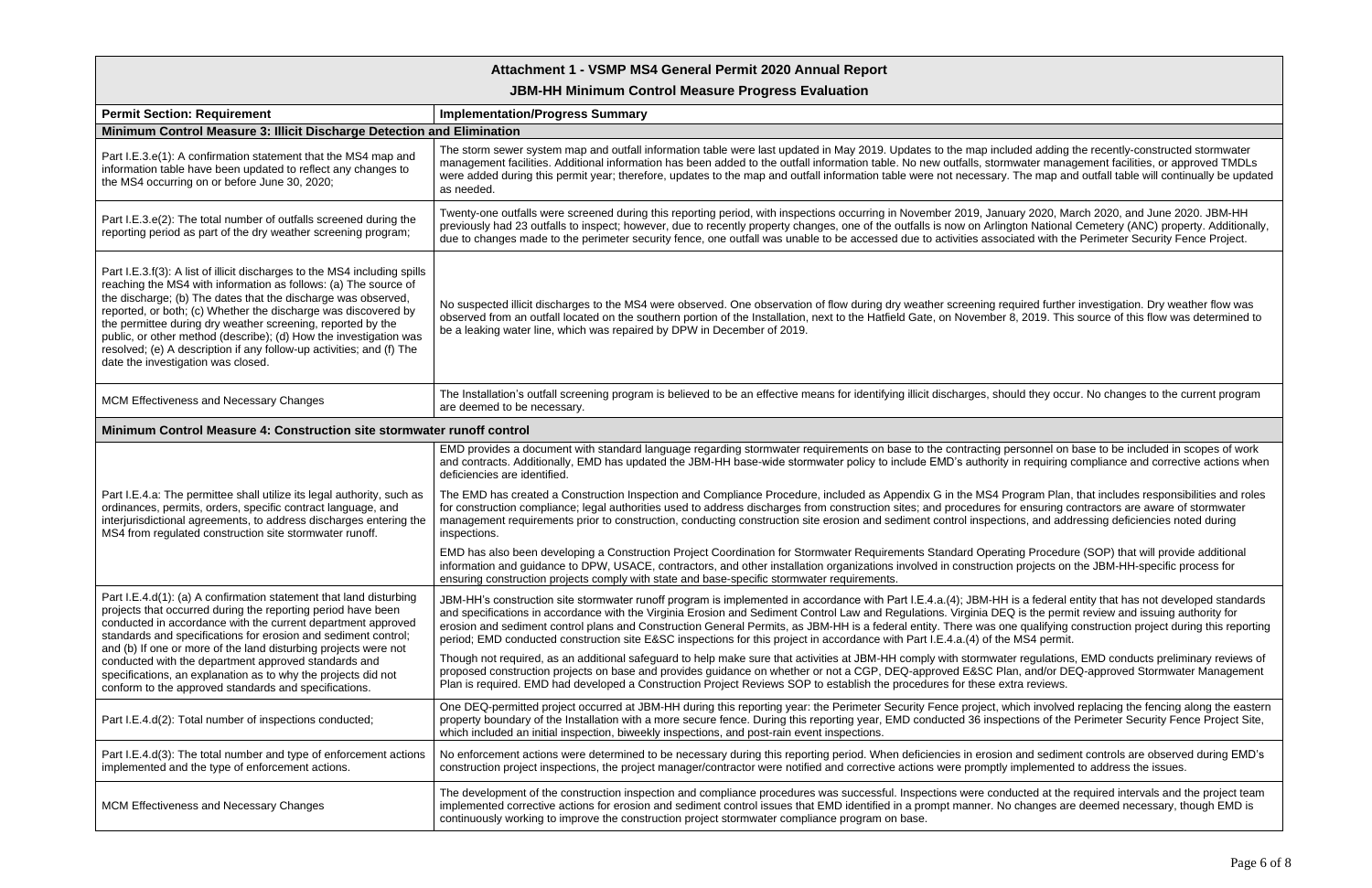## **JBM-HH Minimum Control Measure Progress Evaluation**

| <b>Permit Section: Requirement</b>                                                                                                                                                                                                                                                                                                                                                                                                                                                                                                                                                                           | <b>Implementation/Progress Summary</b>                                                                                                                                                                                                                                                                                                                                                                                                                                                                                                                                                                                                                                                                                                                                                                                                                                                                                                                                                                                                                                                                                                                                                                                                                                                                                                                                                                                                                                                                     |
|--------------------------------------------------------------------------------------------------------------------------------------------------------------------------------------------------------------------------------------------------------------------------------------------------------------------------------------------------------------------------------------------------------------------------------------------------------------------------------------------------------------------------------------------------------------------------------------------------------------|------------------------------------------------------------------------------------------------------------------------------------------------------------------------------------------------------------------------------------------------------------------------------------------------------------------------------------------------------------------------------------------------------------------------------------------------------------------------------------------------------------------------------------------------------------------------------------------------------------------------------------------------------------------------------------------------------------------------------------------------------------------------------------------------------------------------------------------------------------------------------------------------------------------------------------------------------------------------------------------------------------------------------------------------------------------------------------------------------------------------------------------------------------------------------------------------------------------------------------------------------------------------------------------------------------------------------------------------------------------------------------------------------------------------------------------------------------------------------------------------------------|
|                                                                                                                                                                                                                                                                                                                                                                                                                                                                                                                                                                                                              | Minimum Control Measure 5: Post-construction stormwater management in new development and development on prior developed lands                                                                                                                                                                                                                                                                                                                                                                                                                                                                                                                                                                                                                                                                                                                                                                                                                                                                                                                                                                                                                                                                                                                                                                                                                                                                                                                                                                             |
| Part I.E.5.i(1): If the permittee implements a Virginia Stormwater<br>Management Program in accordance with Part I.E.5.a(1) and (2):<br>(a) The number of privately owned stormwater management<br>facility inspections conducted; and (b) The number of<br>enforcement actions initiated by the permittee to ensure long-<br>term maintenance of privately owned stormwater management<br>facilities including the type of enforcement action;<br>Part I.E.5.i(2): Total number of inspections conducted on<br>stormwater management facilities owned or operated by the<br>permittee;                      | JBM-HH is a military installation. Inspection and maintenance of all stormwater management facilities (SMFs) on the Installation is the responsibility of the DPW.<br>Maintenance issues are managed through the DPW work order process; enforcement actions are not applicable. SOPs have been developed for all SMFs on the<br>Installation that include checklist forms to document the inspections and maintenance. In 2018, DPW contracted USACE to conduct inspections of SMFs across the<br>installation on a routine basis. The USACE Inspection Team conducted inspections of 18 aboveground SMFs on August 19, 26, 27, and 29, 2019 and four underground<br>SMFs on September 25, 2019. The EMD is responsible for maintaining completed documentation received from USACE. EMD submitted a work order to DPW to correc<br>deficiencies identified in one of the SMFs. Additionally, EMD and DPW are working to add certain SMFs to the grounds maintenance contractor's contract and bring in<br>additional contractors for the regular maintenance of other SMFs (such as the vaults) and the rehabilitation of the existing Filterra units on base.<br>In 2018, DPW hired USACE to conduct inspections of SMFs across the installation on a routine basis. During this reporting period, the USACE Inspection Team<br>conducted inspections of 18 SMFs in August 2019 and four SMFs in September 2019. The EMD is responsible for maintaining completed documentation received from<br>USACE. |
| Part I. E.5.i(3): A description of the significant maintenance,<br>repair, or retrofit activities performed on the stormwater<br>management facilities owned or operated by the permittee to<br>ensure it continues to perform as designed. This does not include<br>routine activities such as grass mowing or trash collection;                                                                                                                                                                                                                                                                            | No significant deficiencies in SMFs were noted during the inspections, with the exception of the Filterra units located on base. EMD is working to identify the appropriate<br>qualified contractor to conduct the necessary maintenance for the units. Erosion was observed at the end of a grassed swale; EMD has submitted a work order to DPW<br>to address this issue.                                                                                                                                                                                                                                                                                                                                                                                                                                                                                                                                                                                                                                                                                                                                                                                                                                                                                                                                                                                                                                                                                                                                |
| Part I.E.5.i(4): A confirmation statement that the permittee<br>submitted stormwater management facility information through<br>the Virginia Construction Stormwater General Permit database<br>for those land disturbing activities for which the permittee was<br>required to obtain coverage under the VPDES Permit for<br>Discharges of Stormwater from Construction Activities in<br>accordance with Part I.E.5.f or a statement that the permittee did<br>not complete any projects requiring coverage under the General<br>VPDES Permit for Discharges of Stormwater from Construction<br>Activities; | One DEQ-permitted project occurred at JBM-HH during this reporting year: the Perimeter Security Fence project, which involved replacing the fencing along the eastern<br>property boundary of the Installation with a more secure fence. The stormwater management facilities installed for this project will be reported to DEQ when the project is<br>completed.                                                                                                                                                                                                                                                                                                                                                                                                                                                                                                                                                                                                                                                                                                                                                                                                                                                                                                                                                                                                                                                                                                                                         |
| Part I.E.5.i(5): A confirmation statement that the permittee<br>electronically reported BMPs using the DEQ BMP Warehouse in<br>accordance with Part I.E.5.g and the date on which the<br>information was submitted.                                                                                                                                                                                                                                                                                                                                                                                          | A JBM-HH representative reported BMPs to the DEQ Warehouse on 28 September 2020.                                                                                                                                                                                                                                                                                                                                                                                                                                                                                                                                                                                                                                                                                                                                                                                                                                                                                                                                                                                                                                                                                                                                                                                                                                                                                                                                                                                                                           |
| MCM Effectiveness and Necessary Changes                                                                                                                                                                                                                                                                                                                                                                                                                                                                                                                                                                      | JBM-HH's BMP inspection program and tracking has been successfully improved by contracting with USACE to conduct inspections. During permit year 2020, EMD has<br>worked on establishing BMP maintenance contracts, rather than continuing to rely on in-house staff to address deficiencies. These efforts will continue in the permit year<br>2021                                                                                                                                                                                                                                                                                                                                                                                                                                                                                                                                                                                                                                                                                                                                                                                                                                                                                                                                                                                                                                                                                                                                                       |
| Minimum Control Measure 6: Pollution prevention/good housekeeping for municipal operations                                                                                                                                                                                                                                                                                                                                                                                                                                                                                                                   |                                                                                                                                                                                                                                                                                                                                                                                                                                                                                                                                                                                                                                                                                                                                                                                                                                                                                                                                                                                                                                                                                                                                                                                                                                                                                                                                                                                                                                                                                                            |
| Part I.E.6.q(1) A summary of any operational procedures<br>developed or modified in accordance with Part I.E.6(a) during the<br>reporting period;                                                                                                                                                                                                                                                                                                                                                                                                                                                            | SOPs for DPW activities were developed during the previous permit term and were disseminated to the appropriate DPW departments. Training efforts have been<br>expanded to focus on good housekeeping and pollution prevention at the Installation's maintenance-related facilities. No new standard operating procedures were<br>developed during this reporting year. The Good Housekeeping SOP was updated in 2019.                                                                                                                                                                                                                                                                                                                                                                                                                                                                                                                                                                                                                                                                                                                                                                                                                                                                                                                                                                                                                                                                                     |
| Part I.E.6.q(2): A summary of any new SWPPPs developed in<br>accordance with Part I.E.6.c during the reporting period;                                                                                                                                                                                                                                                                                                                                                                                                                                                                                       | No new SWPPPs were developed this reporting period.                                                                                                                                                                                                                                                                                                                                                                                                                                                                                                                                                                                                                                                                                                                                                                                                                                                                                                                                                                                                                                                                                                                                                                                                                                                                                                                                                                                                                                                        |
| Part I.E.6.q(3): A summary of any SWPPPs modified in<br>accordance with Part I.E.6.f or the rationale of any high priority<br>facilities delisted in accordance with Part I.E.6.h during the<br>reporting period;                                                                                                                                                                                                                                                                                                                                                                                            | A JBM-HH SWPPP that addresses all municipal operations for the Installation was prepared to comply with the Installation's VPDES Industrial Stormwater Permit. This<br>SWPPP has been implemented since 2009 and is updated annually. The SWPPP was revised in October 2019 to reflect the requirements of the 2018 MS4 permit and<br>the termination of the Installation's Industrial General Permit. No high-priority areas were delisted during this reporting period.                                                                                                                                                                                                                                                                                                                                                                                                                                                                                                                                                                                                                                                                                                                                                                                                                                                                                                                                                                                                                                  |
| Part I.E.6.q(4): A summary of any new turf and landscape nutrient<br>management plans developed that includes: (a) Location and the<br>total acreage of each land area; and (b) The date of the approved<br>nutrient management plan.                                                                                                                                                                                                                                                                                                                                                                        | No new turf and landscaped NMPs were developed during this reporting period. Turf and landscaped areas at the Installation are generally limited to small maintained<br>yards and landscaped areas surrounding residences and buildings. The only large managed turf area is the Summerall Field. This area is approximately 9 acres and is<br>used for ceremonies, parades, and other similar activities. The coordinates for this area are: N38.881746, E-77.081838. The need for a nutrient management plan was<br>previously evaluated and it was determined that because nutrients were not being applied to Summerall Field or any other areas of the Installation, a nutrient<br>management plan was not required. If EMD determines that turf and landscape management practices have changed, a plan will be developed in accordance with the<br>permit conditions.                                                                                                                                                                                                                                                                                                                                                                                                                                                                                                                                                                                                                               |